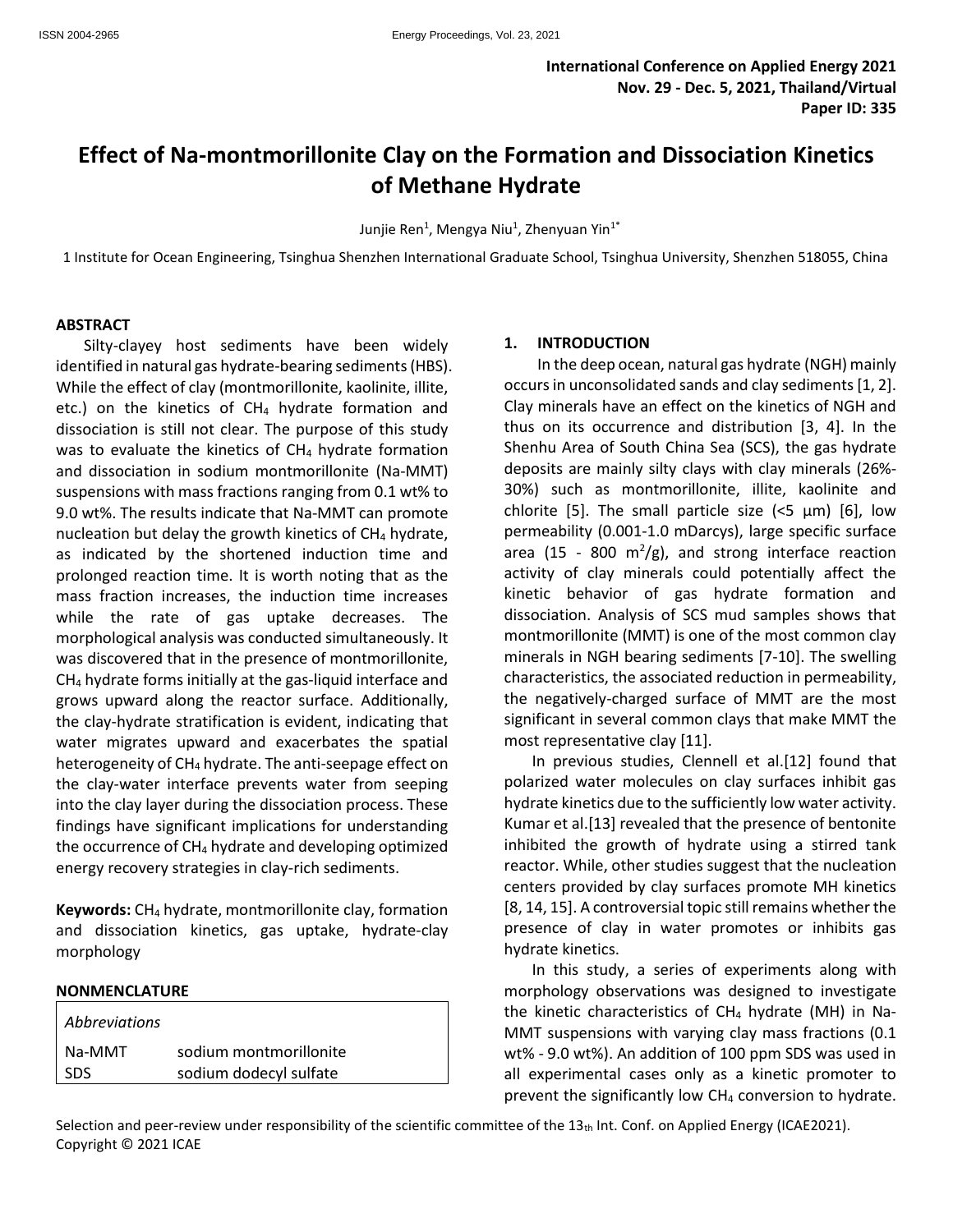Besides, the induction time, the gas uptake over time, and the morphology of hydrate in clay suspension were analyzed in detail and compared to elucidate the effect of montmorillonite on the kinetics of MH.

### **2. EXPERIMENTAL SECTION**

### *2.1 Experimental apparatus and materials*

Fig. 1 presents a schematic of the experimental setup. The reactor ( $V = 156.4$  mL) was equipped with two viewing windows. The reactor was wrapped by a cooling jacket in order to adjust the temperature through a circulating chiller. One pressure transducer (±0.01 MPa) and two thermocouples (±0.1 K) were used to obtain *P* and *T*. The morphology images were recorded by a CCD camera.

Na-MMT (>98%), CH<sup>4</sup> gas (>99.99%) and SDS (Grade AR) were procured. Ultrapure water (18.2 M $\Omega$  cm) and Na-MMT suspensions with different mass fractions (0.1 wt% - 9.0 wt%) were prepared. Fig. 2 shows the characteristic information of Na-MMT.

### *2.2 Experimental procedure*

The experimental procedure for the kinetic experiment is as follows: (a) the reactor was cleaned and dried; (b) 60 g suspension was added into the reactor with a constant stirring speed of 300 rpm at *T* = 288.2 K; (c) residual air was removed and the reactor was pressurized to 8.0 MPa with  $CH_4$  gas; (d) cooling the system to  $T = 275.2$  K at a rate of 6.0 K/hr to form MH; (e) MH dissociation was induced by increasing the reactor temperature back to  $T = 288.2$  K at a rate of 6.0 K/hr; (f) a CCD camera was set up to acquire hydrate morphology images and both *P* and *T* data were recorded with a frequency of 20s through the processes.

# *2.3 Calculation method*

The calculation method for quantifying the amount of MH during the formation and dissociation processes are based on a volume-balance method [16].

For MH formation, it is described as,  
\n
$$
CH_4 + N_H H_2 O \rightleftharpoons CH_4 \bullet N_H H_2 O
$$
 (1)

where  $N_H$  = 6.0 is assumed. The volume balance method can be presented as,<br>  $V_{cell} = V_{G,t} + V_{W,t} + V_{MH,t} + V_{Clay,t}$ 

$$
V_{cell} = V_{G,t} + V_{W,t} + V_{MH,t} + V_{Clay,t}
$$
  
=  $n_{G,t} \rho_{G,t} + n_{W,t} \rho_{W,t} + n_{MH,t} \rho_{G,t} + V_{Clay,t}$  (2)

where *ni,t* presents the number of mole at at time *t* and  $\rho_{i,t}$  is the mole volume of the  $i^{th}$  phase ( $i$  = gas, water, MH) at time *t*.



Fig. 1. Schematic of the experimental apparatus.



Fig. 2. Pictures of (a) dry Na-MMT clay; (b) 1.0 wt% Na-MMT suspension; (c) SEM image of Na-MMT clay; and (d) particle size distribution of Na-MMT clay.

$$
n_{G,t} = n_{G,init}(1 - X_{CH_4,t})
$$
 (3)

$$
n_{W,t} = n_{W,init} (1 - N_H \times X_{CH_4,t})
$$
(4)

$$
n_{MH,t} = n_{G,init} \times X_{CH_4,t} \tag{5}
$$

where *XCH4,t* represents the conversion of CH<sup>4</sup> into MH. The subscript *"init"* refers to the initial condition. The molar volume of  $H_2O$  and MH is 18.0 cm<sup>3</sup>/mol and 136.7  $cm<sup>3</sup>/mol$ , respectively [16]. The molar volume of CH<sub>4</sub> at time *t* was estimated using the Peng–Robinson equation of state (PR-EOS) with parameters from Coquelet et al.[17].

# **3. RESULTS AND DISCUSSION**

# *3.1 Effect of the Na-MMT mass fraction on MH formation kinetics*

Na-MMT suspension (5.0wt% and 9.0wt%) were employed with 100ppm SDS added. The induction time (*tind*) is estimated based on the time when *P*-*T* first enters the MH stable region (the start of supersaturation) to the time that MH particles were identified from visual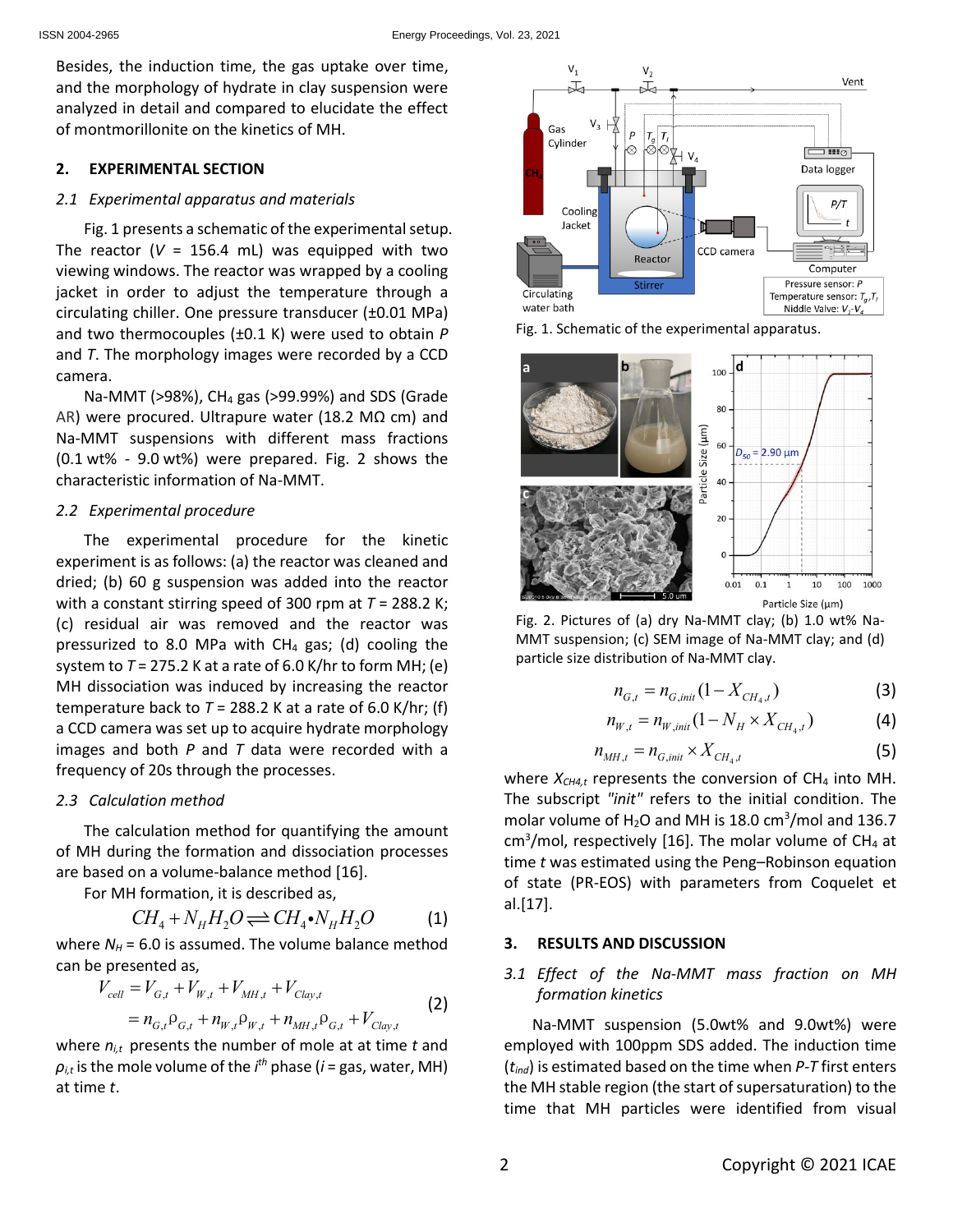observation. Table 1 summarizes *tind* in all experimental cases. It was found that *tind* decreases with the addition of Na-MMT. However, as the mass fraction of Na-MMT increases, *tind* slightly increases and is evidenced by *tind* = 76 min in 9.0 wt% Na-MMT suspension.

Fig. 3(a) shows the profiles of gas uptake in the growth stage. In order to quantify the effect of Na-MMT mass fraction on MH growth kinetics, *NR30 and t<sup>90</sup>* were introduced. It was found that the growth rate of MH reduces with the increasing mass fraction of Na-MMT and is evidenced by the decreasing *NR<sup>30</sup>* and increasing *t<sup>90</sup>* (62 min in Case-0 < 279 min in Case-5.0 <1649 min in Case-9.0) as shown in Fig. 3(b) and Fig. 3(c).

| Table 1 The kinetic parameters in different systems. |  |  |  |
|------------------------------------------------------|--|--|--|
|------------------------------------------------------|--|--|--|

| Case<br>No.  | Suspension<br>composition               | $t_{ind}$<br>(min) | $t_{90}$ (min) | $NR_{30}$<br>(mol)<br>$min^{-1}$ m<br>3) |
|--------------|-----------------------------------------|--------------------|----------------|------------------------------------------|
| Case-0       | 100 ppm SDS                             | $61 + 28$          | $62 + 1$       | $42 + 3$                                 |
| Case-<br>5.0 | $5.0$ wt% Na-<br>$MMT + 100$<br>ppm SDS | $52 + 14$          | $279 + 25$     | $23+6$                                   |
| Case-<br>9.0 | $9.0$ wt% Na-<br>MMT + 100<br>ppm SDS   | $76 + 10$          | $1649+$<br>539 | $8 + 4$                                  |

Based on the experimental results, it is concluded that the addition of Na-MMT in  $H_2O$  promotes MH nucleation but delays the growth kinetics of MH. One possibility is that the negatively charged clay surface generated a strong electric field which promotes MH nucleation, resulting in a shorter induction time. In terms of growth kinetics, it is speculated that the cations in the suspension restrict the motion of  $H_2O$  molecules to construct cage-like clusters toward hydrate formation

[18]. Besides, the clay-bound water reduces the amount of free water for MH formation. The electrostatic interaction between cations and Na-MMT surface is stronger than the van der Waals force between  $CH<sub>4</sub>$  and Na-MMT surface, so it is more difficult for CH<sub>4</sub> to enter the interlayer region of Na-MMT for MH formation. Therefore, the retarding effect of Na-MMT on MH growth kinetics increases with increasing mass fraction.

# *3.2 Effect of the Na-MMT mass fraction on MH dissociation kinetics*

As illustrated in Fig. 4(a), dissociation is initially synchronous but deviates in the latter stages. This indicates that the rate of dissociation is more rapid in SDS solution than that in high Na-MMT mass fraction systems (Case-5.0 and Case-9.0). The results were evidenced by the increasing *t90'* = 152 min in Case-0 < *t90'* = 180 min in Case-5.0 < *t90'* = 190 min in Case-9.0 (see Fig. 4b). The results showed that a high mass fraction of clay suspensions necessitated a longer dissociation time. This indicates that Na-MMT has impeded the effectiveness of MH recovery as it would result in greater energy consumption.

# *3.3 Morphology evaluation of MH formation and dissociation*

Fig. 5 presents a comprehensive visual observation of the nucleation, growth and dissociation process of MH in Na-MMT suspensions. *tind* was defined as the time when hydrate particles were first observed *and t<sup>H</sup>* was defined as the start of heating.

In SDS solution, MH nucleation occurs initially in the bulk solution at time *tind* (see panels a1 and a2). The rapid growth of mushy hydrate above the gas-liquid interface was observed after 10 mins of nucleation and climb up the observation window (see panel a3). Eventually, the



Fig. 3. Kinetics of MH formation characterized by (a) gas uptake; (b) *NR30*, the normalized rate of hydrate formation; (c) *t90*, time taken for 90% CH<sub>4</sub> conversion.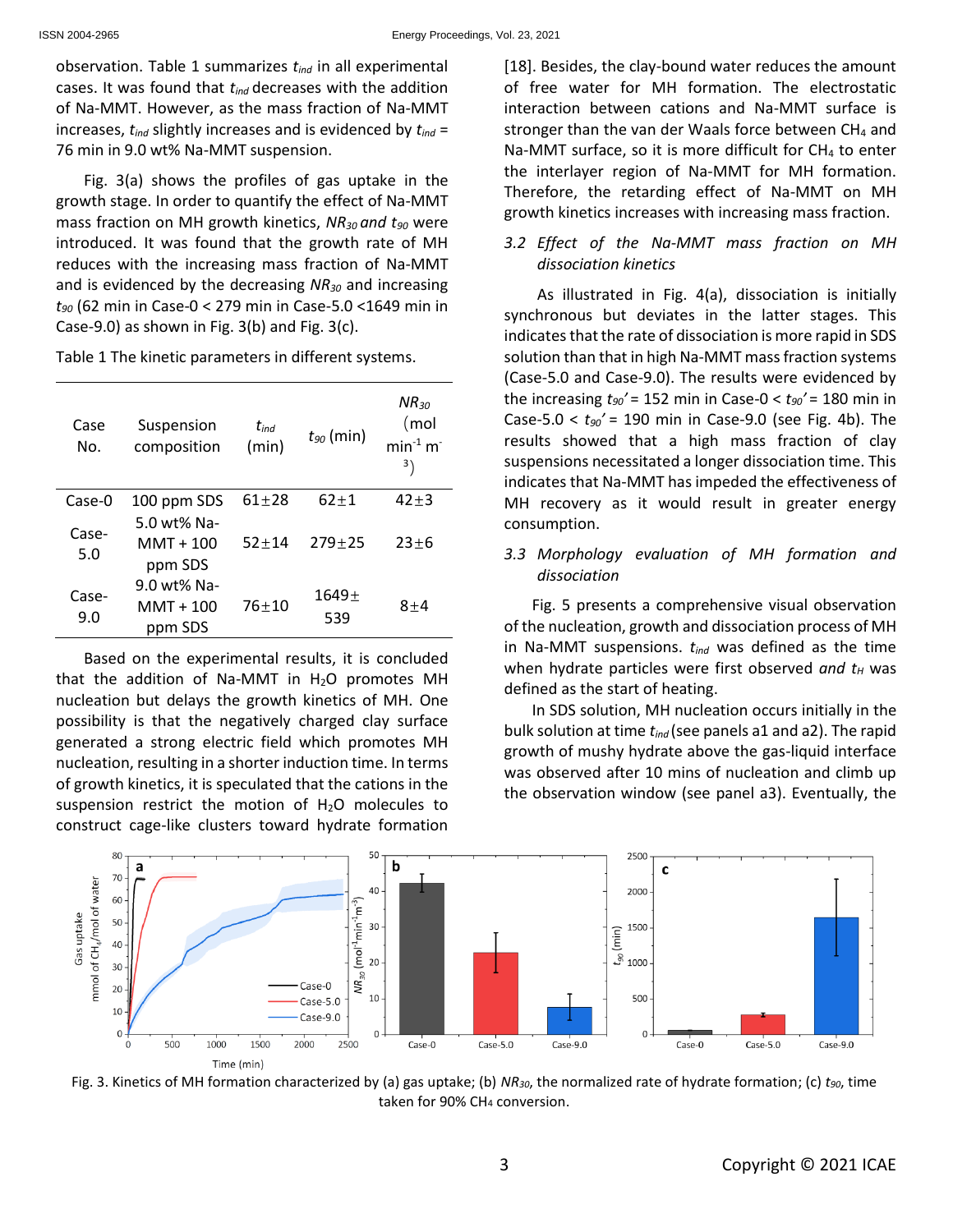



Fig. 4. Kinetics of MH dissociation characterized by (a) Normalized gas production; (b) *t90'*, time taken for 90% CH<sup>4</sup> recovery.

foam-like porous hydrate blocks cover the observation window (see panel a4). Unlike the 100ppm SDS solution, MH nucleation in 5.0 wt% Na-MMT suspension was initially observed at the gas-liquid interface (see panel b1). The upward growth of hydrate film along with the observation window and several hydrate fronts was also observed (see panels b2 and b3). Finally, the opaque MH layer stacks on the observation window gradually (see panel b4). In Case-9.0, a dense MH layer characterized by its dark color and mirror-like appearance forms at the gas-liquid interface resulting in an increase in the mass transfer resistance between the gas and suspension, which is manifested by significant retardation of growth kinetics. It is interesting to note that in the cases of 5.0 wt% and 9.0 wt% Na-MMT suspension, the upward growth habit of MH was significantly reduced and a hydrate-clay stratification was observed. This is evidenced by the morphology images in panels b4 and c4 at the end of the formation process. This can be a partial explanation of the slow kinetics observed earlier, where the contact area between gas and liquid is reduced. In addition, the migration of water upward for hydrate growth was also observed in Fig. 5 panels b3-b4. The formation of MH patches resulted in Na-MMT clay agglomerating in the suspension (see panel b4).

The stirring resumes during the dissociation process, resulting in the rapid decomposition of the hydrate, as evidenced by the presence of a large number of bubbles in the solution, resulting in a non-transparent solution (see panel d2). This is consistent with the phenomenon we observed in Fig. 4a. Additionally, the anti-seepage effect of Na-MMT during the MH dissociation process prevents water from seeping into the clay layer (see panels e1 and e2).

The morphology images in Fig. 5 demonstrate that the presence of Na-MMT retards the growth of MH in clay suspension, resulting in a relatively dense layer of

MH rather than the porous hydrate seen in the SDS solution. The dense MH layer reduces the contact area and increases the mass transfer resistance for MH formation. In addition, the agglomeration of clay particles locks free water for MH formation. The preceding provides possible explanations for the slow gas uptake profiles observed in clay-rich suspension.

### 3.4 *Implication on NGH occurrence and energy recovery*

As discussed above, we found that the presence of clay can promote the nucleation of MH, delay the kinetics of MH growth and dissociation and lead to a hydrate-clay stratification and anti-seepage effect. For NGH occurrence, the presence of Na-MMT facilitates NGH form and likely results in a hydrate-clay layered regime. For energy recovery, the anti-seepage effect of clay is pronounced, implying that excessive local water production may occur in the actual clay-rich layer.

# **CONCLUSION**

The following conclusions can be drawn from this study:

- a. Na-MMT facilitates the nucleation of MH, and an increased mass fraction of Na-MMT results in a prolonged *tind*.
- b. Na-MMT delays the growth and dissociation kinetics of MH. Increased clay content is associated with a lower rate of gas uptake (1/6 fold *NR30*) and a longer dissociation time.
- c. The effect of Na-MMT on the kinetics of MH, the hydrate-clay stratification and anti-seepage effect offer explanation on the hydrate occurrence in clay-silty hydrate-bearing sediments and have implications on the energy recovery process from these types of hydrate reservoirs.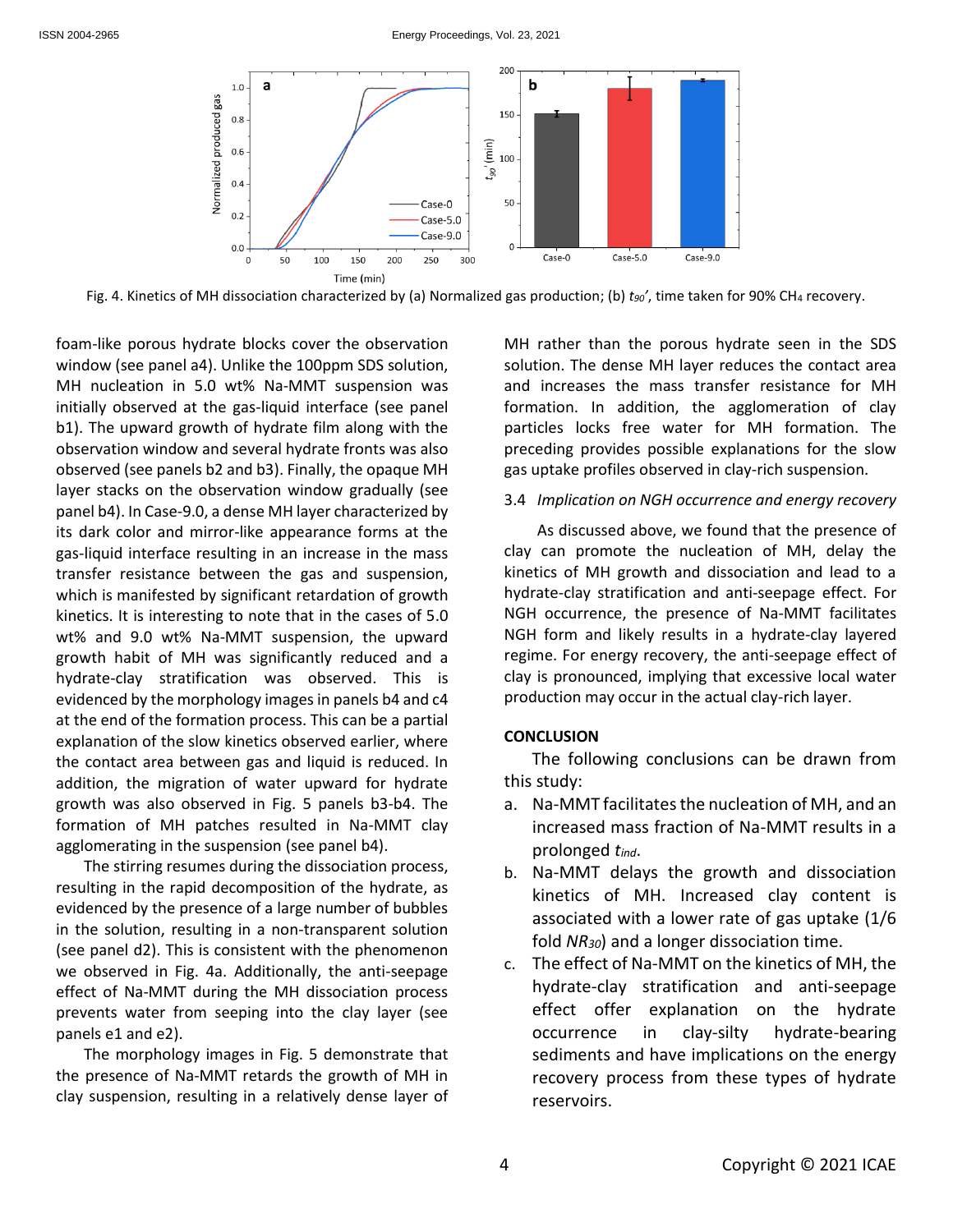

Fig. 5. Morphology of MH formation and dissociation in Na-MMT suspensions (100 ppm SDS) with varying mass fractions.

# **ACKNOWLEDGEMENT**

The financial support from Tsinghua Shenzhen International Graduate School (HW2021002 and JC2021008), Shenzhen High-level Talent Plan (QD2021011C), Guangdong MEPP Fund (No. GDNRC[2020]055) and GuangDong Basic and Applied Basic Research Foundation (2021A1515110755) is greatly appreciated.

#### **REFERENCE**

[1] Cygan RT, Guggenheim S, Koster van Groos AF. Molecular models for the intercalation of methane hydrate complexes in montmorillonite clay. J Phys Chem B. 2004;108:15141-9.

[2] Yeon S-H, Seol J, Seo Y-j, Park Y, Koh D-Y, Park K-P, et al. Effect of interlayer ions on methane hydrate formation in clay sediments. J Phys Chem B. 2009;113:1245-8.

[3] Van Groos AK, Guggenheim S. The stability of methane hydrate intercalates of montmorillonite and nontronite: Implications for carbon storage in oceanfloor environments. Am. Mineral. 2009;94:372-9.

[4] Schroeder A, Wiesner MG, Liu Z. Fluxes of clay minerals in the South China Sea. Earth Planet. Sci. Lett. 2015;430:30-42.

[5] Li J-f, Ye J-l, Qin X-w, Qiu H-j, Wu N-y, Lu H-l, et al. The first offshore natural gas hydrate production test in South China Sea. China Geology. 2018;1:5-16.

[6] Hubert F, Caner L, Meunier A, Ferrage E. Unraveling complex< 2 μm clay mineralogy from soils using X-ray diffraction profile modeling on particle-size sub-fractions: Implications for soil pedogenesis and reactivity. Am. Mineral. 2012;97:384-98.

[7] Martín-Puertas C, Mata M, Fernández-Puga M, del Río VD, Vázquez J, Somoza L. A comparative mineralogical study of gas-related sediments of the Gulf of Cádiz. GEO-MAR LETT. 2007;27:223-35.

[8] Cha S, Ouar H, Wildeman T, Sloan E. A third-surface effect on hydrate formation. J. Phys. Chem. C. 1988;92:6492-4.

[9] Clennell MB, Hovland M, Booth JS, Henry P, Winters WJ. Formation of natural gas hydrates in marine sediments. Ann. N. Y. Acad. Sci. 1999;912:887-96.

[10] Li Y, Chen M, Song H, Yuan P, Zhang B, Liu D, et al. Effect of cations (Na+, K+, and Ca2+) on methane hydrate formation on the external surface of montmorillonite: insights from molecular dynamics simulation. ACS Earth Space Chem. 2020;4:572-82.

[11] Wu Z, Li Y, Sun X, Wu P, Zheng J. Experimental study on the effect of methane hydrate decomposition on gas phase permeability of clayey sediments. Appl. Energy. 2018;230:1304-10.

[12] Clennell MB, Hovland M, Booth JS, Henry P, Winters WJ. Formation of natural gas hydrates in marine sediments: 1. Conceptual model of gas hydrate growth conditioned by host sediment properties. J. Geophys. Res. Sol. Ea. 1999;104:22985-3003.